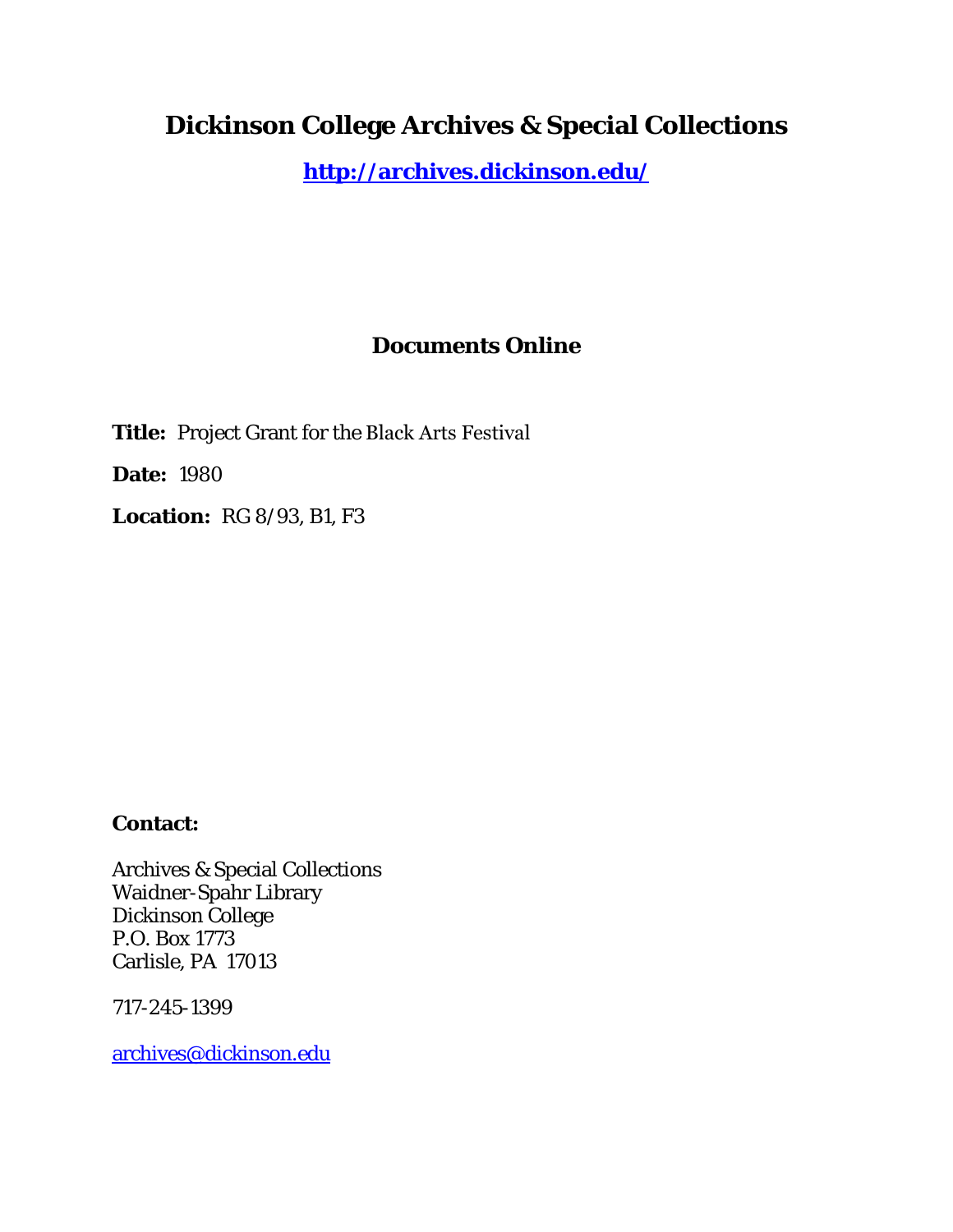**PENNSYLVANIA COUNCIL ON THE ARTS,** 2001 N. Front Street, Harrisburg, PA 17102, (717)787-6883

| PROJ€CT<br>GRAMI<br>This application is valid only when accompanied by Summary Page. |                                                        |                                 | Submit TWO copies of this page. |
|--------------------------------------------------------------------------------------|--------------------------------------------------------|---------------------------------|---------------------------------|
| Jame & Address of Applicant                                                          | Your File No.<br>0001                                  |                                 | PCA Use                         |
| The Congress of African Students<br>Box #1665                                        | Artistic Category<br>Community Arts                    |                                 |                                 |
| Dickinson College<br>Carlisle, PA 17013                                              | Program Applied To<br>Arts in Non-Traditional Settings |                                 |                                 |
|                                                                                      | <b>Estimated Attendance</b><br>6,000                   | <b>Project Dates</b><br>3/30/80 | To $4/5/80$                     |

#### **<sup>1</sup>ROJECT DESCRIPTION**

(Use this space only)

The Congress of African Students (CAS) of Dickinson College requests funds. in aid of our 11th Annual Black Arts Festival. This year's festival will be held March 30 through April 5, 1980. The Festival is our means of culturally expressing ourselves to the entire Central Pennsylvania community.<br>Scheduled for this year's Black Arts Festival are: Dr. Wahington who is currently the

Chairman of Afro- American Studies at the University of Pennsylvania is a noted author. Raymond Jackson, D.M.A., is currently a professor of Music at Howard University and a touring pianist. Gwendolyn Bradley is a nationally prominent soprano. Claude Brown is a noted playwright and author. He is renowned for his book, "Manchild In the Promised Land". Benjamin Hooks is currently the executive director of the NAACP. Ossis Davis is a noted actor, director and playwright. He has participated in all spects of the theatre, motion pictures and televi-

sion and has numerous stage and screen credits.<br>In addition to the above cultural events, the Congress will present a number of socia events. The CAS will also sponsor the band, Zanzibar,from Washington,D.C. A gospel choir will also be presented to the entire community on March 30, 1980 at 8:00 p.m. A talent show, which will include various arts such as dance, peotry, theatre and music.

 $\mathbb{R}$ 

The CAS feels that this profect will present the cultural diversity needed in this area. We feel it will be an educational as well as an enjoyable experience to all.

#### **?ROJECT SCHEDULE**

| Date/Time                                                                    | Place                                | Event                            |
|------------------------------------------------------------------------------|--------------------------------------|----------------------------------|
| $3/30/80 - 2:00$                                                             | Memorial Hall                        | Dr. Washington - Lecture         |
| $3/30/80 - 8:00$                                                             | <b>ATS</b>                           | Gospel Choir - Concert           |
| $3/31/80 - 8:00$                                                             | <b>ATS</b>                           | Gwendolyn Bradley - Song Recital |
| $4/1/80 - 3:00$                                                              | Memorial Hall                        | Dr. Jackson - Piano workshop     |
| $4/1/80 - 8:00$                                                              | <b>ATS</b>                           | Dr. Jackson - Piano Recital      |
| $4/2/80 - 8:00$                                                              | <b>ATS</b>                           | Claude Brown - Lecture           |
| $4/3/80 - 8:00$                                                              | <b>ATS</b>                           | Benjamin Hooks - Lecture         |
| $4/4/80 - 7:00$                                                              | $ATS-$                               | Talent Show                      |
| $4/5/80 - 3:00$                                                              | <b>ATS</b>                           | Ossie Davis - Acting Performance |
| $4/5/80 - 9:00$                                                              | Holland Unlon                        | $Zanzibar - Disca$               |
|                                                                              |                                      |                                  |
| \$5,700<br>Amount Requested<br>\$6,550<br>Match<br>\$12,250<br>Total Project | PCA Use<br>Yr. to Date<br>AR:<br>AG: | $19 -$<br>19<br>19               |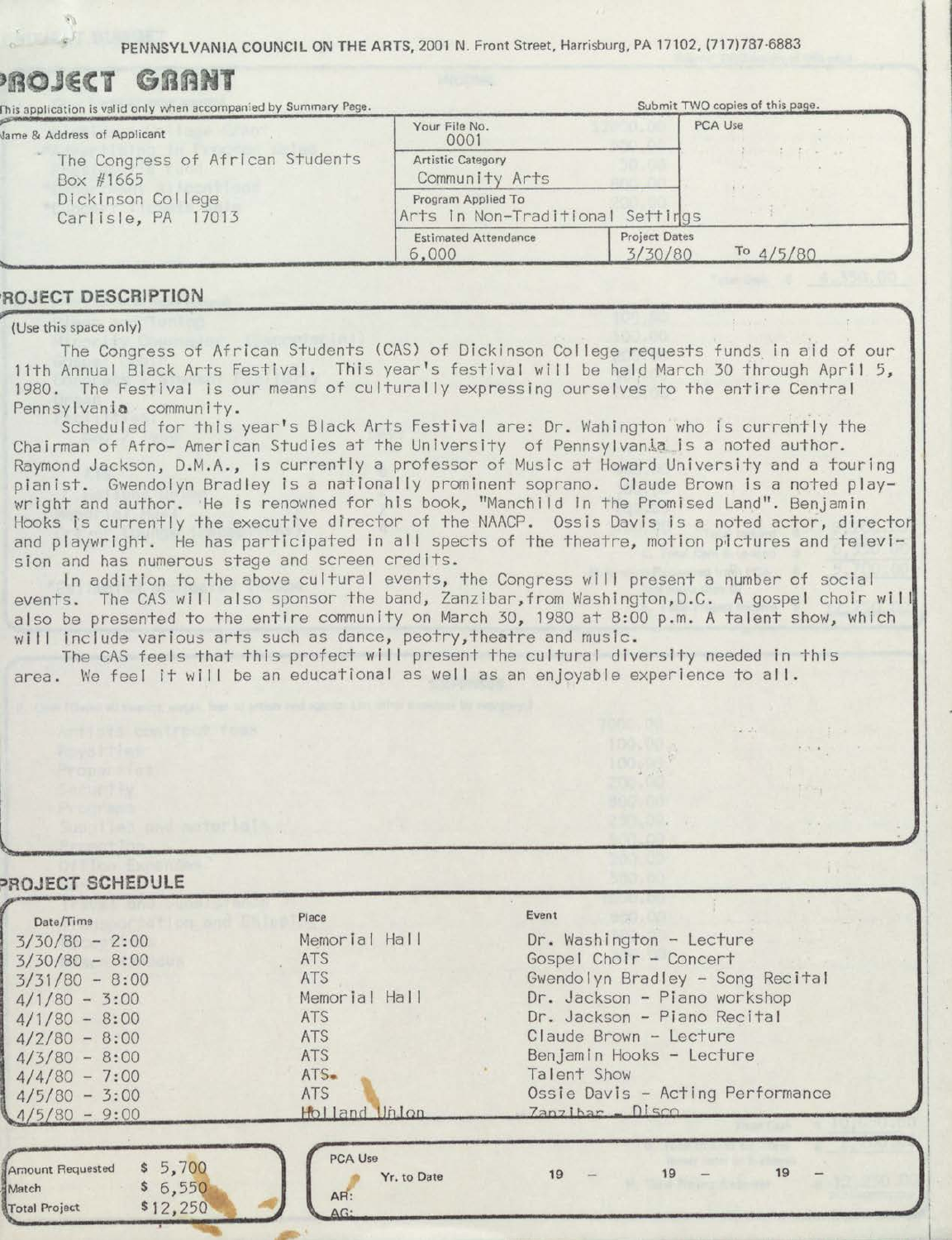## **PROJECT BUDGET**

Programs

Promotion

Receptions

Miscellaneous

Band

Office Expenses

Supplies and materials

Travel and Subsistence

Transportation and Shipping

 $\mathbf{v}$ 

|           |                                                                                                                                  | Submit TWO copies of this page.                                    |                        |
|-----------|----------------------------------------------------------------------------------------------------------------------------------|--------------------------------------------------------------------|------------------------|
|           | <b>INCOME</b>                                                                                                                    |                                                                    |                        |
| Α.        | Cash (detail all major sources)                                                                                                  |                                                                    |                        |
|           | Dickinson College Grant<br>*Advertising in Program sales<br>President's Fund<br>*Department Allocations<br>*Concert Tickets Sale | \$2800.00<br>500.00<br>50.00<br>800.00<br>200.00                   |                        |
|           | <b>CONTRACTOR MARKET</b>                                                                                                         |                                                                    |                        |
|           |                                                                                                                                  |                                                                    | Total Cash \$ 4,350.00 |
|           |                                                                                                                                  |                                                                    |                        |
| <b>B.</b> | In-kind (detail all major sources)                                                                                               | 100.00                                                             |                        |
|           | Plano and Tuning<br>most than the door plan                                                                                      | 100.00                                                             |                        |
|           | Minority Counselor (Secretarial)                                                                                                 | 200.00                                                             |                        |
|           | the most of the control of the state of<br>Gospel Choir                                                                          | 100.00                                                             |                        |
|           | Congress - Student Publicity                                                                                                     | 200.00                                                             |                        |
|           | Organ<br>Facilities:                                                                                                             |                                                                    |                        |
|           | Days<br>No. / Type                                                                                                               |                                                                    |                        |
|           |                                                                                                                                  | 900.00                                                             |                        |
|           | 6<br><b>ATS</b>                                                                                                                  | 300.00                                                             |                        |
|           | $\cdot$ 2<br>Holland Union                                                                                                       | 200.00                                                             |                        |
|           | $\overline{2}$<br>Memorial Hall<br>4                                                                                             | .100.00                                                            | 2,200.00               |
|           | Drayer Lounge (Receptions)                                                                                                       | Total In-kind<br>$\mathbf{s}$                                      | 6,550.00               |
|           | $1 + 2 - 1$                                                                                                                      | C. Total Cash & In-kind<br>S.<br>D. Amount Requested from PCA<br>S | 5,700.00               |
|           | *Estimated projected income                                                                                                      | (not more than C)                                                  |                        |
|           |                                                                                                                                  | E. Total Project Income \$                                         | 12,250.00              |
|           |                                                                                                                                  |                                                                    |                        |
|           |                                                                                                                                  |                                                                    |                        |
|           | <b>EXPENSES</b>                                                                                                                  |                                                                    |                        |
|           | F. Cash (Detail all salaries, wages, fees to artists and agents. List other expenses by category.)                               |                                                                    |                        |
|           |                                                                                                                                  | 7000.00                                                            |                        |
|           | Artists contract fees                                                                                                            | 100.00                                                             |                        |
|           | Royalties                                                                                                                        | 100.00                                                             |                        |
|           | Properties                                                                                                                       | 200.00                                                             |                        |
|           | Securtiy                                                                                                                         | 00000                                                              |                        |

**Total Cash** 

G. Total In-kind Expenses

800.00

250.00

500.00

200.00

500.00

1000.00

600.00

300.00

300.00

 $$ \frac{10,050.00}{2,200.00}$ 

(enter total of B above) H. Total Project Expenses

 $$12,250.00$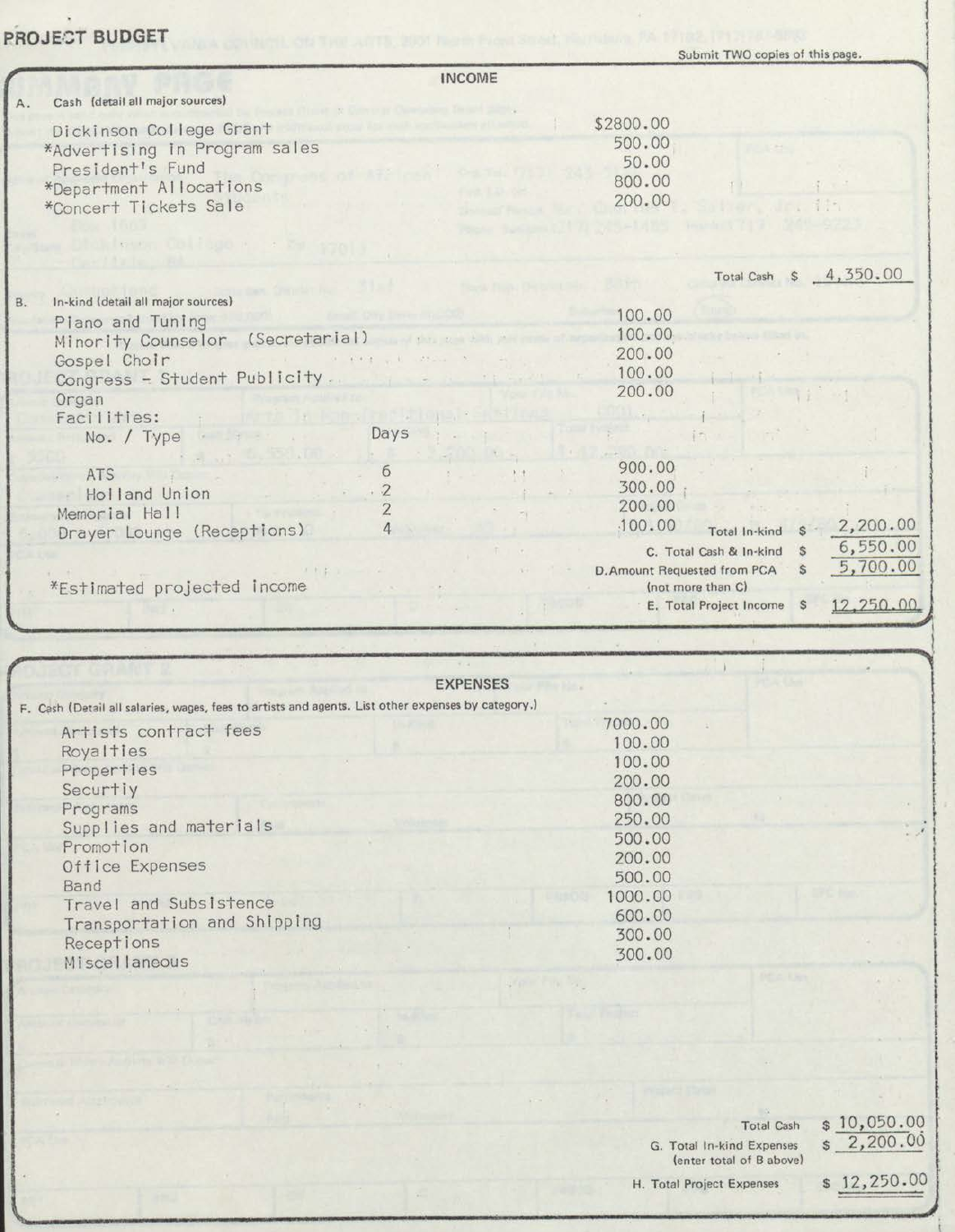PENNSYLVANIA COUNCIL ON THE ARTS, 2001 North Front Street, Harrisburg, PA 17102, (717)787-6883

# *UMMARY PRGE*

This page is valid only when accompanied by Project Grant or General Operating Grant pages. Submit the ORIGINAL and one copy, PLUS one additional copy for each application attached.

|                                                                              |            |                                |                                             |               |                                          |                                                                                                 | PCA Use                    |
|------------------------------------------------------------------------------|------------|--------------------------------|---------------------------------------------|---------------|------------------------------------------|-------------------------------------------------------------------------------------------------|----------------------------|
| The Congress of African<br>Name of Applicant Organization<br>Students        |            |                                |                                             | Fed. I.D. No. | Org. Tel. (717) 243-5121                 |                                                                                                 |                            |
| Box 1665<br><b>Street</b><br>Dickinson College<br>City/State<br>Carlisle, PA |            | Zip 17013                      |                                             |               |                                          | Contact Person Mr. Charles T. Salter, Jr.<br>Phone: Business (717) 245-1485 Home: (717 249-9223 |                            |
| Cumberland<br>County<br>Population Category: Large City (over 400,000)       |            | State Sen. District No. 31st   | Small City (over 40,000)                    |               | State Rep. District No. 88th<br>Suburban | Rurab                                                                                           | Congress District No. 19th |
| PROJECT GRANT 1<br><b>Artistic Category</b>                                  |            | Program Applied to             |                                             |               | Your File No.<br>0001                    |                                                                                                 | PCA Use                    |
| Community Arts<br>Amount Requested                                           | Cash Match |                                | Arts in Non-Traditional Settings<br>In-Kind |               | <b>Total Project</b>                     |                                                                                                 |                            |
| s 5500                                                                       | S.         | $-6,550.00$                    | \$2,200.00                                  |               | \$12,250.00                              |                                                                                                 |                            |
| Counties Where Activity Will Occur:<br>Cumberland                            |            |                                |                                             |               |                                          |                                                                                                 |                            |
| <b>Fstimated Attendance</b><br>$6,000 - 8,000$                               | Paid       | Participants<br>$\overline{0}$ | Volunteer                                   | 40            |                                          | <b>Project Dates</b><br>3/30/80                                                                 | 4/5/80<br>to               |
| PCA Use                                                                      |            |                                |                                             |               |                                          |                                                                                                 |                            |

| PR. | PR <sub>2</sub> | $r \sim r$<br>ЕC | <b>FBSOG</b> | <b>FSG</b> | SPC No. |
|-----|-----------------|------------------|--------------|------------|---------|
|     |                 |                  |              |            |         |
|     |                 |                  |              |            |         |

#### **PROJECT GRANT 2** '

| Artistic Category                   |                 | Program Applied to |           | Your File No.        |               | PCA Use               |
|-------------------------------------|-----------------|--------------------|-----------|----------------------|---------------|-----------------------|
| Amount Requested                    | Cash Match      |                    | In-Kind   | <b>Total Project</b> |               |                       |
| S                                   | S               |                    | \$        |                      |               |                       |
| Counties Where Activity Will Occur: |                 |                    |           |                      |               |                       |
| <b>Estimated Attendance</b>         |                 | Participants       |           |                      | Project Dates |                       |
|                                     |                 | Paid               | Volunteer |                      |               | to                    |
| PCA Use                             |                 |                    |           |                      |               |                       |
| PR1                                 | PR <sub>2</sub> | EC                 | C         | <b>FBSOG</b>         |               | SPC No.<br><b>FSG</b> |

#### **PROJECT GRANT 3**

| Artistic Category                   |                 | Program Applied to |             | Your File No.        |                      | PCA Use |  |
|-------------------------------------|-----------------|--------------------|-------------|----------------------|----------------------|---------|--|
| <b>Amount Requested</b>             | Cash Match      |                    | In-Kind     | <b>Total Project</b> |                      |         |  |
| S<br>s                              |                 | $\mathsf{s}$       |             | $\sqrt{S}$           |                      |         |  |
| Counties Where Activity Will Occur: |                 |                    |             |                      |                      |         |  |
| <b>Estimated Attendance</b>         |                 | Participants       |             |                      | <b>Project Dates</b> | to      |  |
| PCA Use                             |                 | Paid               | Volunteer   |                      |                      |         |  |
|                                     |                 |                    |             |                      |                      |         |  |
| PR1                                 | PR <sub>2</sub> | EC                 | $\mathbf C$ | FBSOG                | FSG                  | SPC No. |  |
|                                     |                 |                    |             |                      |                      |         |  |